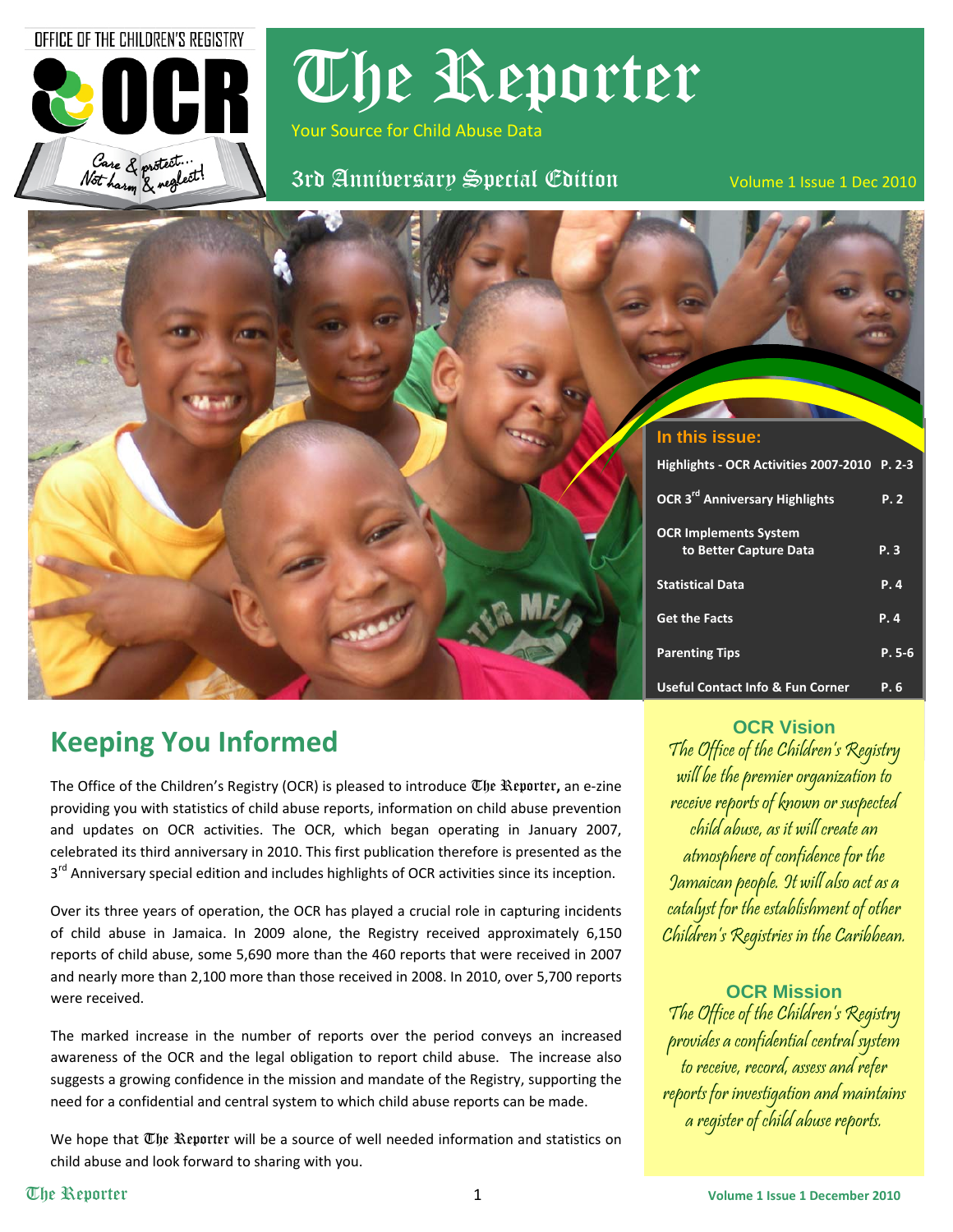### **Highlights of OCR Activities 2007‐2010**

Over the three year period, the Office of the Children's Registry (OCR) embarked upon several activities aimed at increasing awareness about child abuse and reporting, capacity building and forging partnerships with relevant stakeholders.

### *Public Education*

Over 100 presentations and consultations were conducted with various groups including schools, churches, hospitals, etc. In 2009, over 20 consultations were held with prescribed persons (individuals, who due to their profession, are mandated by law to report known or suspected child abuse). The aim of the consultations was to sensitize the participants about the role of the OCR as well as the duties of prescribed persons under the Child Care & Protection Act.



Police officers listen attentively during a consultation with the OCR

Eight of these consultations were held at several Police Divisions across the island, with over 100 Police Officers being sensitized about the role of the OCR and its partner agencies - the Child Development Agency and the Office of the Children's Advocate. The other consultations were held in the various regions of the Ministry of Education and Ministry of Health and targeted teachers and healthcare professionals respectively. The consultations continue with other groups of prescribed persons as well as children.

#### *Study Tour*



Former OCR Registrar Carla Francis Edie and Public Education Specialist Trevesa DaSilva Ashman meet with NYSCR staff during the study tour

Two representatives from the OCR participated in a study tour of the New York State Central Register in December 2009. The study tour, which was funded by UNICEF Jamaica, allowed for the representatives to learn best practices and gain first hand knowledge about operating a child abuse registry. The representatives have since worked with the rest of the OCR management team to develop an operational manual which will guide the operations of the Registration Centre, where the reports are managed.

# **OCR 3rd Anniversary Highlights**

As part of its 3<sup>rd</sup> Anniversary activities, the OCR held a Church Service on Sunday January 24, 2010 at the Full Truth Church of God Deliverance Centre. Amongst some of the representatives who were in attendance and who brought greetings were Bishop the Hon. Dr. Carmen Lois Stewart O.J., O.D., J.P, Custos of St. Andrew who represented the Governor General; the Hon. Rudyard Spencer, M.P., Minister of Health who represented the Prime Minister and Mrs. Alison McLean, former Chief Executive Officer of the Child Development Agency. (cont'd right) **Agency.** (cont'd right) **OCR Staff at the church service** 

# **OCR 3rd Anniversary Highlights**

(cont'd from bottom left)



From left, Mrs. Alison McLean, Hon Rudyard Spencer, Hon Carmen Stewart and a minister of the church at the service

Other key supporters at the service included UNICEF, Office of the Children's Advocate and Hear the Children's Cry.

The OCR also published a 3<sup>rd</sup> Anniversary Supplement in the Sunday Gleaner on January 31, 2010. The Supplement featured information on OCR & child abuse statistics as well as congratulatory messages and advertisements from partners.

The OCR wishes to use this opportunity to once again thank all those who supported both the Church Service and the Supplement.

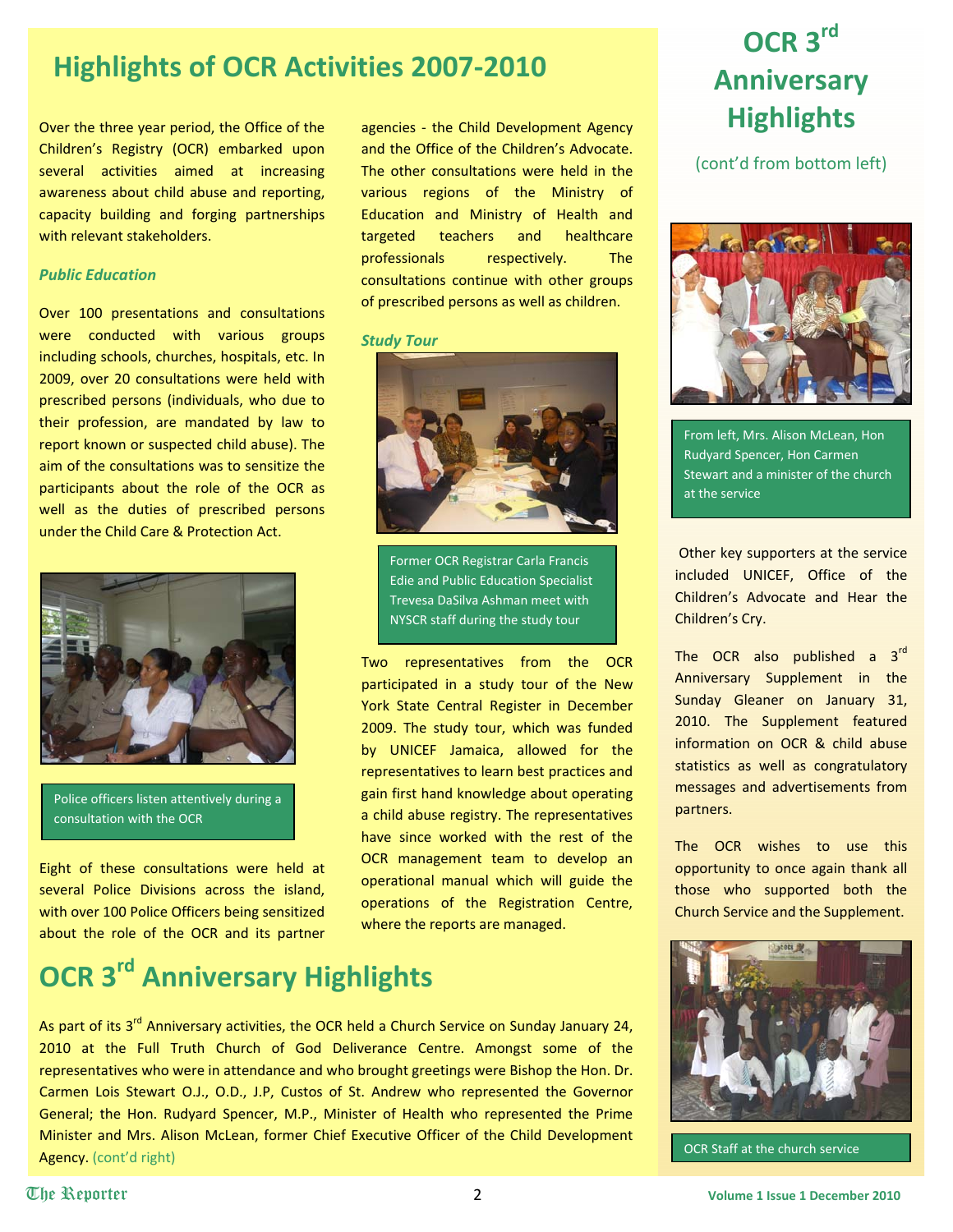# **OCR Implements System to Better Capture Data**



The Office of the Children's Registry (OCR) has implemented a system which allows for easier capturing and processing of information relating to reports that are received. The Children's Registry Processing (CRPro) System was introduced to the relevant OCR staff at a training held in February.

The CRPro training, which was facilitated by the OCR's Statistician, Ms. Sheri Harris, included theoretical and practical sessions and saw the OCR's five Registration Officers and two Senior Registration Officers getting hands on training in the use of the system.

information. A key feature of the programme is its capacity to perform interactive and post-entry editing, which will facilitate improved quality outputs. The system will also enable the OCR to better monitor updates of cases that were referred to its partner agencies for investigation. In addition, the OCR will be better placed to respond to the data needs of the public, including the provision of disaggregated data.



Senior Registration Officer M. McDermott and Registration Officer A. Bailey get familiar with the CRPro system

The CRPro was designed by Ms. Harris using the Census and Survey Processing System (CSPro), a data processing software package developed by the US Census Bureau. The CRPro facilitates the capture, storage and retrieval of inputted



Registration Officer M. Pryce smiles as she gets acquainted with the CRPro system

**Thank You!** 

The OCR wishes to thank all its partners as well as other individuals and agencies who have contributed to the development of the nation's first Children's Registry over its 3 years of operation. **Muchas Gracias!**

# Highlights of OCR Activities (Cont'd from P 2)

### *Partnerships*

Over the period, partnerships were forged with several entities/ individuals which allowed for several projects to become a reality.

*UNICEF Jamaica* has proven to be the OCR's biggest partner to date and has provided both technical and financial assistance. In addition to sponsoring the New York study tour, UNICEF supplied the OCR with office furniture and supplies including computers, fax machines, a photocopier and a server. UNICEF also provided funding for several public education activities as well as a baseline study of the public's knowledge, attitude, practices and behaviours towards child abuse and reporting.

*Global Directories Ltd*., the producers of LIME's Telephone Directory also partnered with the OCR by advertising the OCR's toll free line 1‐888‐PROTECT in the Yellow Pages of the 2009/2010 and 2010/2011 Telephone Directories. In addition, LIME (formerly Cable & Wireless) Foundation continues to sponsor the toll free line which persons call to report child abuse.

*Caribbean Retail Networks* also partnered with the OCR by providing free advertising via their digital signs, to encourage persons to report child abuse. The OCR messages may be seen on digital signs in over 10 pharmacies & supermarkets and 4 Paymaster locations across the island.

*The Gist,* a new media company under the direction of *Danah Cameron*, designed the OCR's logo free of cost.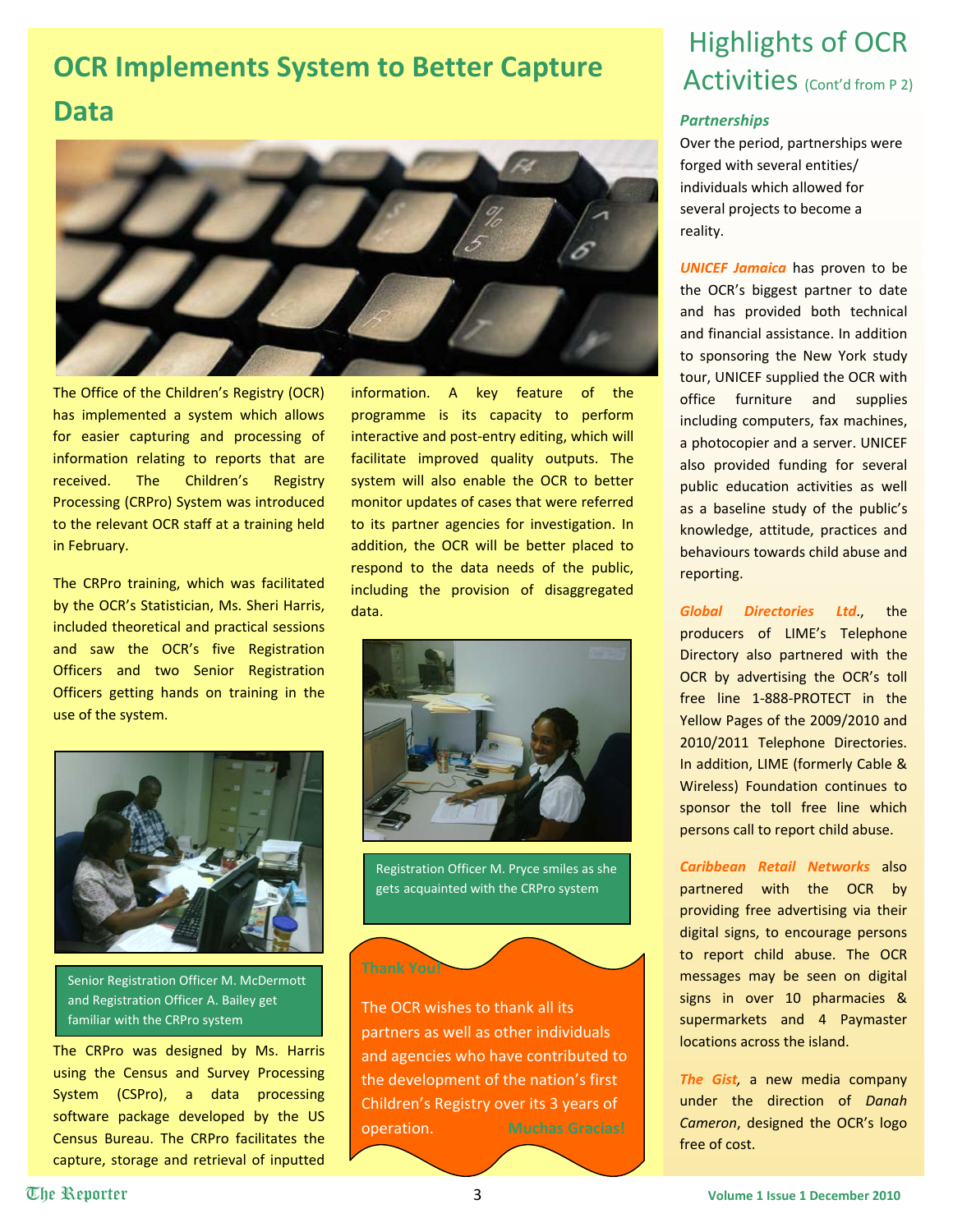# **Statistical Data – Child Abuse Reports**



*Source: Office of the Children's Registry (OCR)*

**Note:** (i) Figures shown for 2010 refer to reports received for the period Jan – Sept 2010.

 (ii) In 2007‐2009 some incidents of sexual abuse were classified only as the specific type of sexual abuse to which the incident refers (E.g. incest, carnal abuse, rape) and may not have been included in the overall count of sexual abuse against children shown in the overall total above.

### **Reporting Process**

Ever wondered what exactly happens when you make a report to the Office of the Children's Registry? The following steps outline the reporting process:

| <b>RECEIVE</b> | . Report received by phone, fax, e-mail, mail or through face-to-<br>face interviews                                                |
|----------------|-------------------------------------------------------------------------------------------------------------------------------------|
|                |                                                                                                                                     |
| <b>RECORD</b>  | . Report entered into Children's Register and Log Book                                                                              |
|                |                                                                                                                                     |
| <b>ASSESS</b>  | • An assessment form is completed during which the place of referral<br>is determined as well as the level of urgency of the report |
|                |                                                                                                                                     |
| <b>REFER</b>   | . Report is referred to CDA and OCA within 24 hours (Reports<br>received late Friday are referred early Monday)                     |
|                |                                                                                                                                     |
| <b>JPDAII</b>  | •Updates received from CDA and OCA are entered into the Children's<br>Register                                                      |
|                |                                                                                                                                     |
| <b>REPORT</b>  | • Aggregate data is generated, analyzed and reported                                                                                |
|                |                                                                                                                                     |

### Get the Facts

### **How to Make a Report**

Once you know or suspect child abuse, you must make a report to the Office of the Children's Registry. A report may be made to the Children's Registry by several means:

- Call 1‐888‐PROTECT (1‐888‐776‐8328) or 908‐2132 or 822‐7031 or 878‐2882.
- $\square$  Complete the prescribed reporting form and submit it to our office at 12 Carlton Crescent, Kingston 10 (forms are available at the Children's Registry or at CDA offices islandwide)
- Fax your report to 908‐2579
- $\square$  Email your report to [ocrjamaica@yahoo.com](mailto:ocrjamaica@yahoo.com)

*Persons may call the Children's Registry Mondays to Fridays between the hours 7:00am‐11:00pm to make reports*

### **What to Include in a Report**

A report should include enough information to help the authorities identify and locate the child in question. Vital information to be included is:

- $\square$  Name, age and sex of child
- $\square$  Names and addresses of parents/guardians
- $\Box$  The school that the relevant child attends
- $\Box$  Details of the incident being reported and any knowledge of previous abandonment, neglect or ill‐treatment of the relevant child and relevant dates
- $\Box$  Identity and other details of the alleged perpetrator
- $\Box$  Any other information that the reporter has which can assist in the intervention and completion of the report

*N.B. Not all cases reported will result in criminal charges or children being separated from their families.*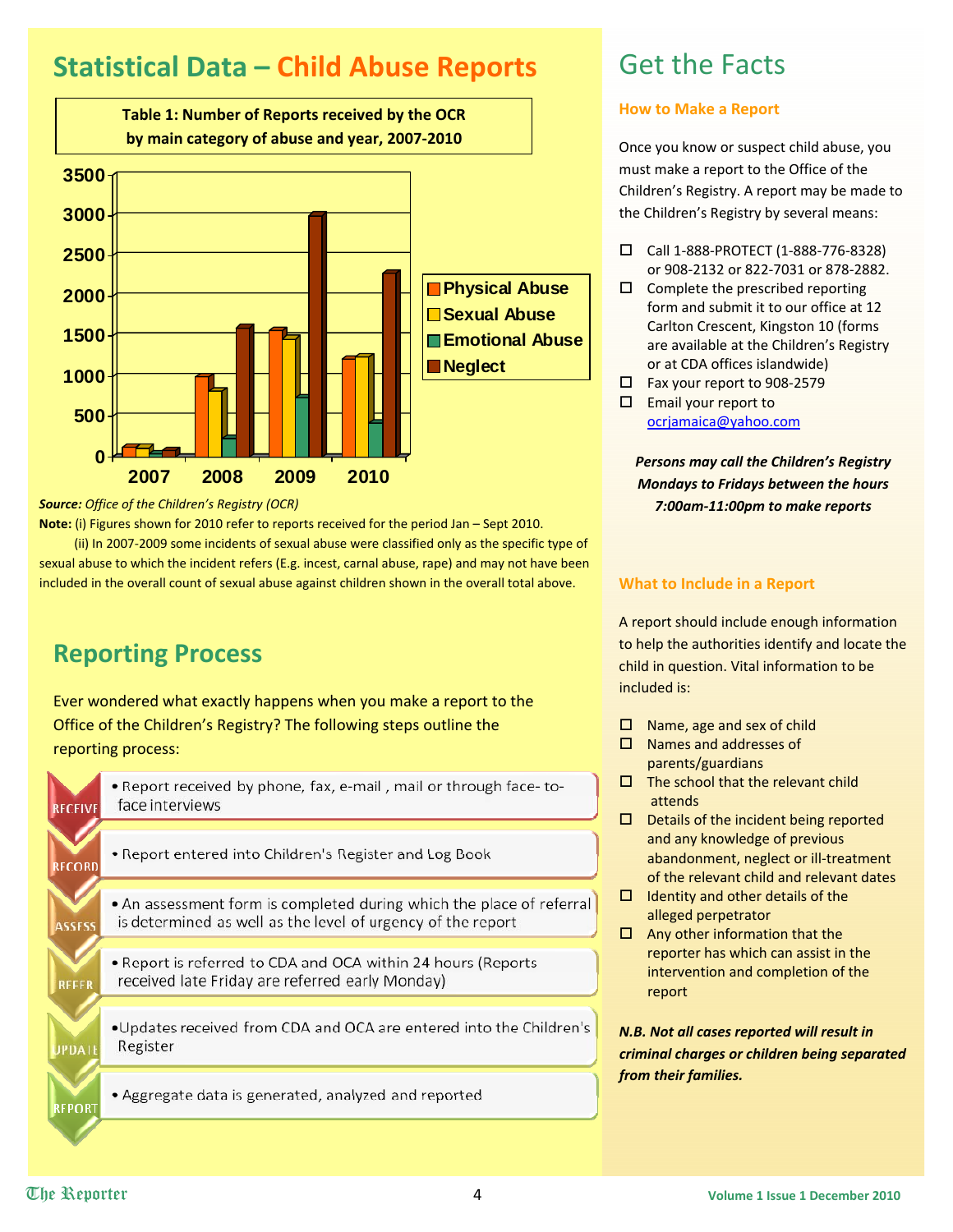# **Parenting Tips: Understanding Your Child's Behaviour**

Did you know that children go through different developmental stages? If you are a parent, it helps when you know what to expect at each stage and how to respond appropriately. In this issue, we will share with you the expected behavioral patterns of children aged between 0‐5 years old and parenting tips for each.

| <b>Child's Age</b> | <b>Behavioural Pattern</b>                                   | <b>Parent's Response</b>                                                                                                                                              |  |  |  |  |
|--------------------|--------------------------------------------------------------|-----------------------------------------------------------------------------------------------------------------------------------------------------------------------|--|--|--|--|
| 0-2 Years Old      | Helpless and in need of constant<br>attention                | Ensure that you cater to your child's<br>needs                                                                                                                        |  |  |  |  |
|                    | Enjoys being cuddled                                         | Show constant affection, give frequent<br>hugs and kisses                                                                                                             |  |  |  |  |
|                    | <b>Curious and exploratory</b>                               | Be your child's first source of<br>information. Explain as they explore                                                                                               |  |  |  |  |
|                    | Upset when separated from parent(s)                          | Reassure child and help him/her adjust<br>to new settings                                                                                                             |  |  |  |  |
|                    | Throws temper tantrums and displays<br>negativism            | Remain calm and in control. Ignore<br>tantrums, give time-outs, discuss and<br>enforce family rules that work for your<br>household. Be consistent with<br>punishment |  |  |  |  |
|                    | Copies parents' actions                                      | Be careful of what you say or do. Child<br>will mimic both good and bad behaviour                                                                                     |  |  |  |  |
| 3-5 Years Old      | <b>Wants to socialize</b>                                    | Help child to make friends and<br>encourage playtime                                                                                                                  |  |  |  |  |
|                    | Child is clingy and possessive                               | Teach independence. Help child dress<br>himself/herself etc.                                                                                                          |  |  |  |  |
|                    | Displays competitive behaviour                               | Reward and encourage success. Help<br>child to identify weaknesses and<br>encourage child to keep trying                                                              |  |  |  |  |
|                    | Insists on routine                                           | Be consistent and enforce discipline.<br>Establish routines for meal and bed<br>times, potty training, etc. and stick to<br>them                                      |  |  |  |  |
|                    | Curious about own body as well as<br>other children's bodies | Teach child about good and bad touch<br>and help him/her understand the human<br>body                                                                                 |  |  |  |  |
|                    | Child identifies with imaginary friends                      | This type of behaviour is common. But if<br>you are concerned, consult your family<br>physician                                                                       |  |  |  |  |